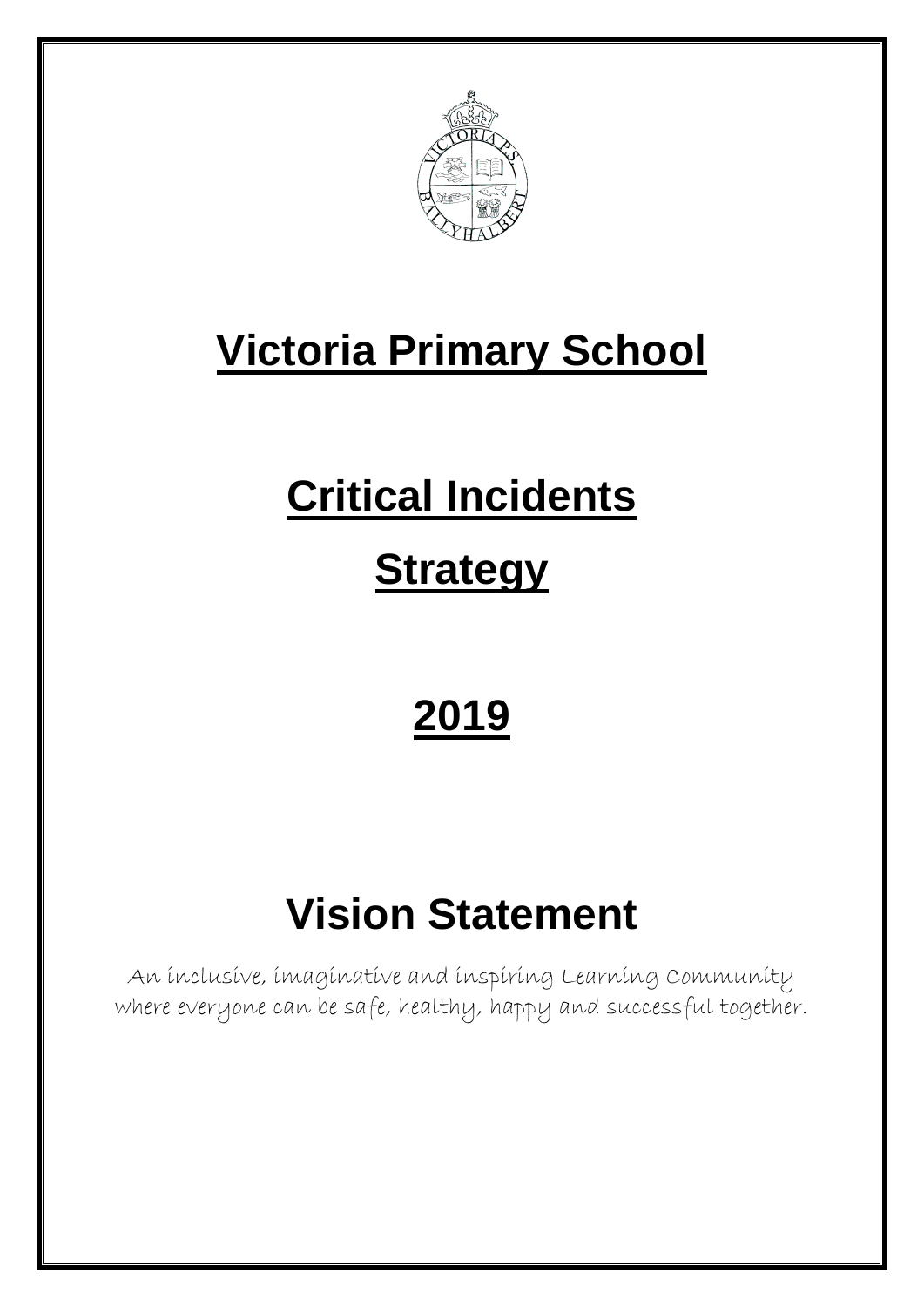# **V.P.S. Critical Incident Strategy**

A critical incident is any sudden and unexpected incident or sequence of events which causes trauma within our school community and which overwhelms normal coping mechanisms.

### **AIMS**

- To recognise which incidents may be critical for the school community
- To respond to a critical incident in an informed manner
- To create a positive, open, communicative climate where the needs of staff and pupils are met in critical incident situations.
- To create a safe school environment whereby the physical, social and psychological needs of the pupils and staff is prioritised.
- To outline, monitor and review the management plans for dealing with different emergencies.
- To promote active coping skills within the curriculum.
- To establish positive working relationships and dialogue with outside agencies, thus enabling full and effective collaboration in the event of a critical incident.

## **ROLES AND RESPONSIBILITIES**

The CRITICAL MANAGEMENT TEAM will consist of:

Principal Senior teacher Caretaker Office Manager Child Protection officer Chairman of Board of Governors

The Principal will take the role of Team Leader to co-ordinate the school's response, oversee implementation of this plan and record the actions taken.

| <b>Office Manager</b>                                      | Principal                                                                                                                             | Senior Teacher                                                                     | Caretaker                     | DT / DDT            | Chair of<br>Governors |
|------------------------------------------------------------|---------------------------------------------------------------------------------------------------------------------------------------|------------------------------------------------------------------------------------|-------------------------------|---------------------|-----------------------|
| Central<br>Information<br>point<br>Dedicated<br>phone line | Instigates<br>proceedings<br>Staff briefing and<br>debriefing - set<br>regular times                                                  | Staff well being<br>Instigate<br>proceedings in<br>the absence of<br>the Principal | Ensure<br>grounds are<br>safe | Pupil well<br>being | Support<br>Principal  |
| Contact<br>emergency<br>services<br>Deal with media        | Liaise with EA<br>(SOUTH EASTERN)<br>Make contact with<br>parents<br>Record in C.I.<br>Management booklet<br>Concludes<br>proceedings | Inform all pupils                                                                  |                               |                     |                       |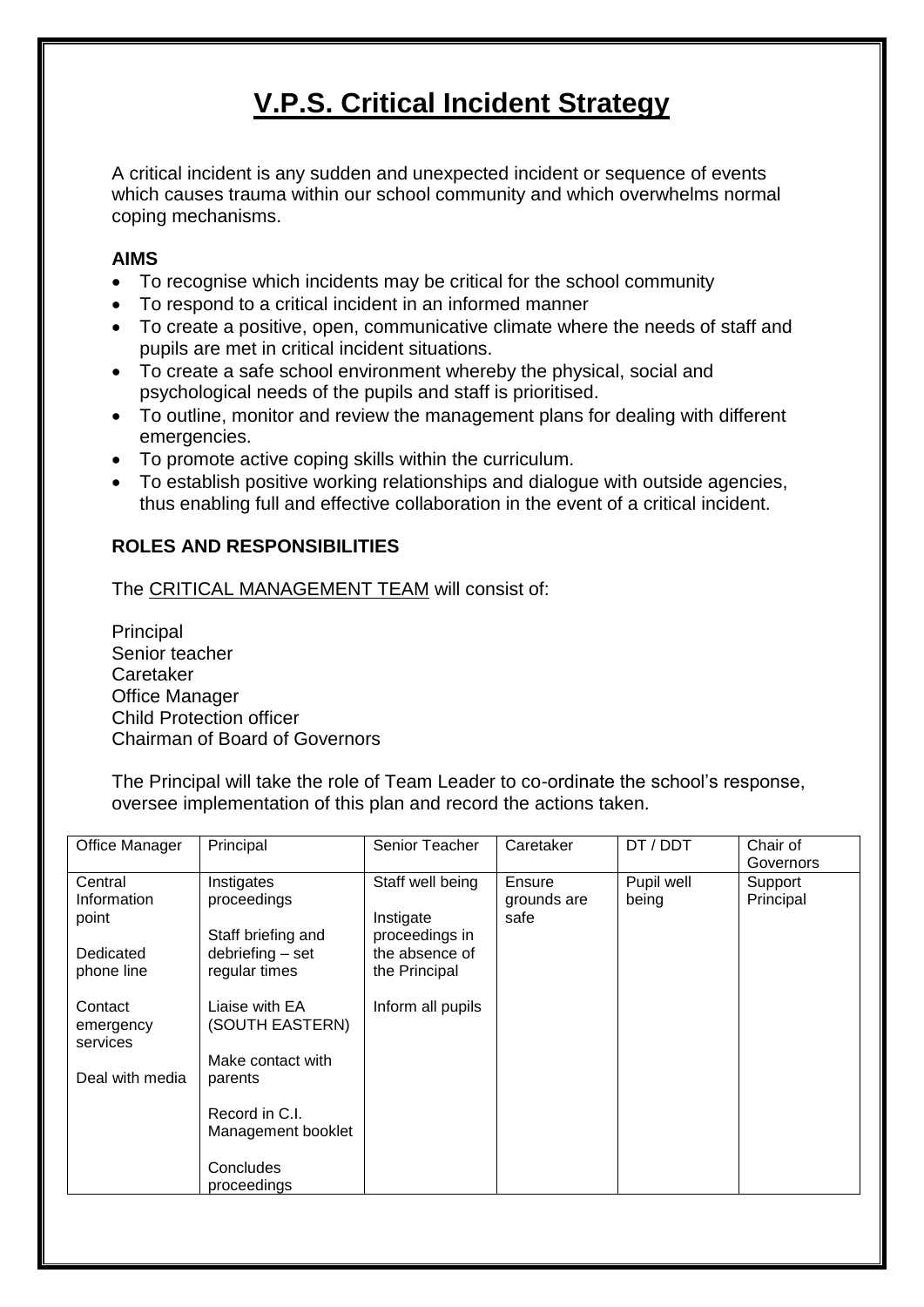### **PROCEDURES FOR DEALING WITH THE MEDIA**

No-one from school should speak to the media and the media are not allowed onto school premises in these circumstances. They should be referred to the EA (SOUTH EASTERN) with the following statement:

"We would appreciate if you would give us time to support our young children and deal with the issues arising. Please contact the EA (SOUTH EASTERN) for a prepared statement."

Any Press requests that come in should not be responded to. Instead they should be asked to put their query in an e-mail. Reporters should be told that we are working on the situation with the Board of Governors and the EA (SOUTH EASTERN) and that someone will get back to them.

Procedures for safeguarding must be adhered to. All information must go to the Chief Executive before going to the Press.

ALL STATEMENTS TO THE PRESS MUST BE AUTHORISED BY THE CHIEF EXECUTIVE.

Parents should also be asked to refrain from talking to the Press while the school manages the situation.

#### **DAY ONE**

- Assess the risk and contact the emergency services if appropriate
- Mobilise the school's C.I. Team and initiate the C.I. plan
- Consider need for school closure
- Agree a school routine for the day
- Maintain structures and routines where possible
- Inform key people, seek support as appropriate, link with other relevant agencies
- Establish a central information point collate accurate information
- Set up a recovery room if required
- Brief all staff
- Agree information to be relayed to pupils and do so sensitively (Handouts 2 & 3)
- Agree information to be relayed to parents and do so sensitively
- Responding to the media (Handout 4)
- Liaise with police investigation if appropriate
- Assess initial impact of C.I. on staff and pupils being mindful of vulnerable individuals and appropriate support
- Monitor and record school's response in C.I. Management booklet
- Meeting of C.I. team at the end of day 1
- Debrief staff at the end of day 1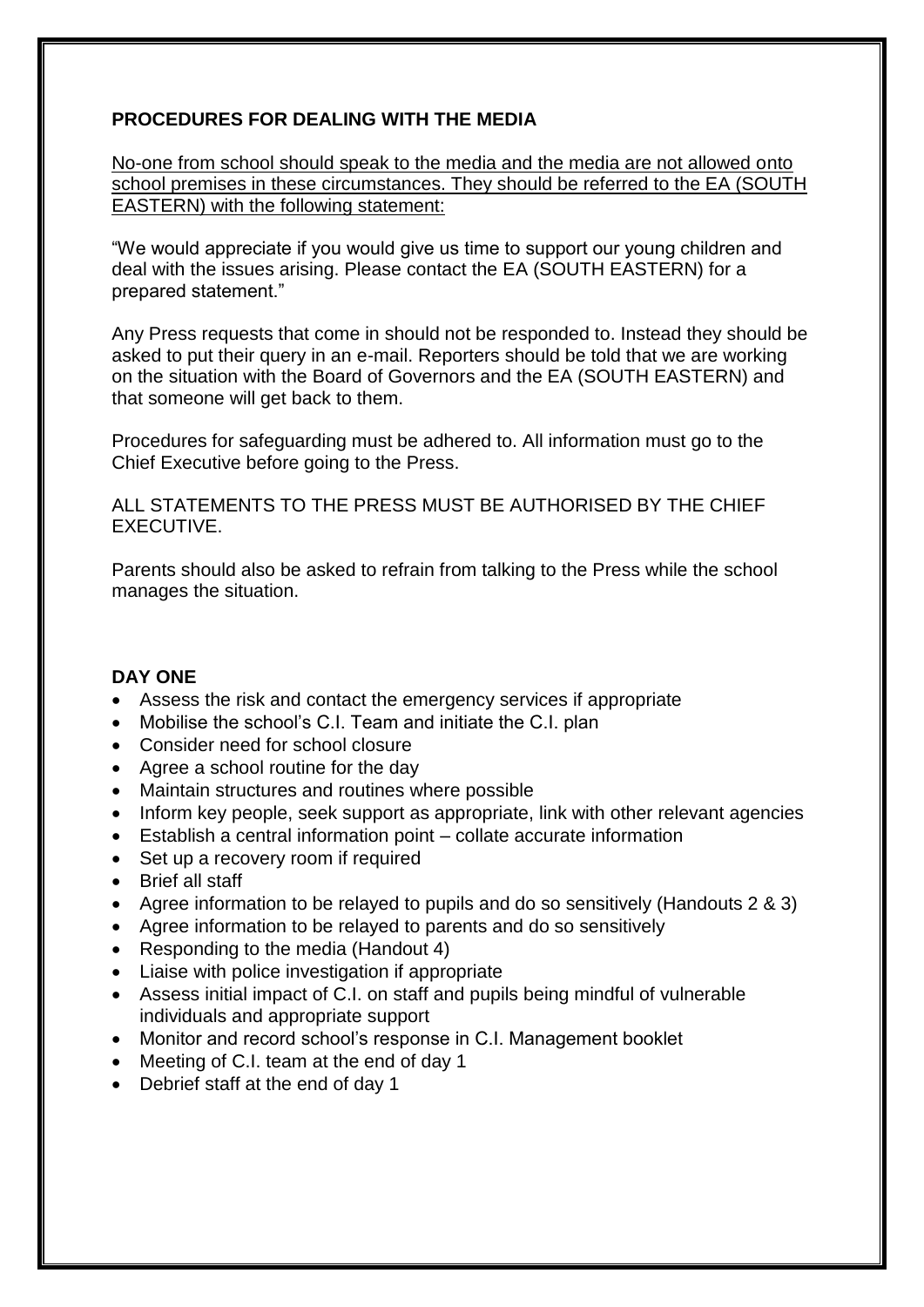## **DAY TWO**

- Record any further information / details that have come to light since day 1
- Maintain the central information point
- Maintain recovery / quiet room
- Deal with cover / flexible timetable etc.
- Brief all staff
- Attend to needs of pupils and parents
- Preparation for any funeral / memorial services
- Meeting of C.I. team at the end of Day 2
- Debrief staff at the end of Day 2

### **AFTER THE INCIDENT**

The aim is to help the school's immediate and broader community. This requires careful and sensitive planning, timing and implementation.

- Re-establishment of feeling of safety and predictability among the school community
- Be aware that effects and behaviours could persist for a long time
- Be aware that young people revisit as they develop and mature
- Be aware of secondary trauma
- Expect a range of emotions
- Do not expect to please everyone
- Ongoing monitoring of pupils' emotional well-being
- Support for pupils with ongoing difficulties
- Support for bereaved families
- Ongoing support for staff
- Ensure support is available for Principal and C.I. Team
- Memorials, anniversaries and other significant times
- Review critical incident plan

Carecall Services: 0808 800 0002

#### **LINKS WITH OTHER SCHOOL POLICIES**

Child Protection Pastoral Care Internet / mobile use Health and Safety Special Needs

#### **CURRICULAR LINKS** PDMU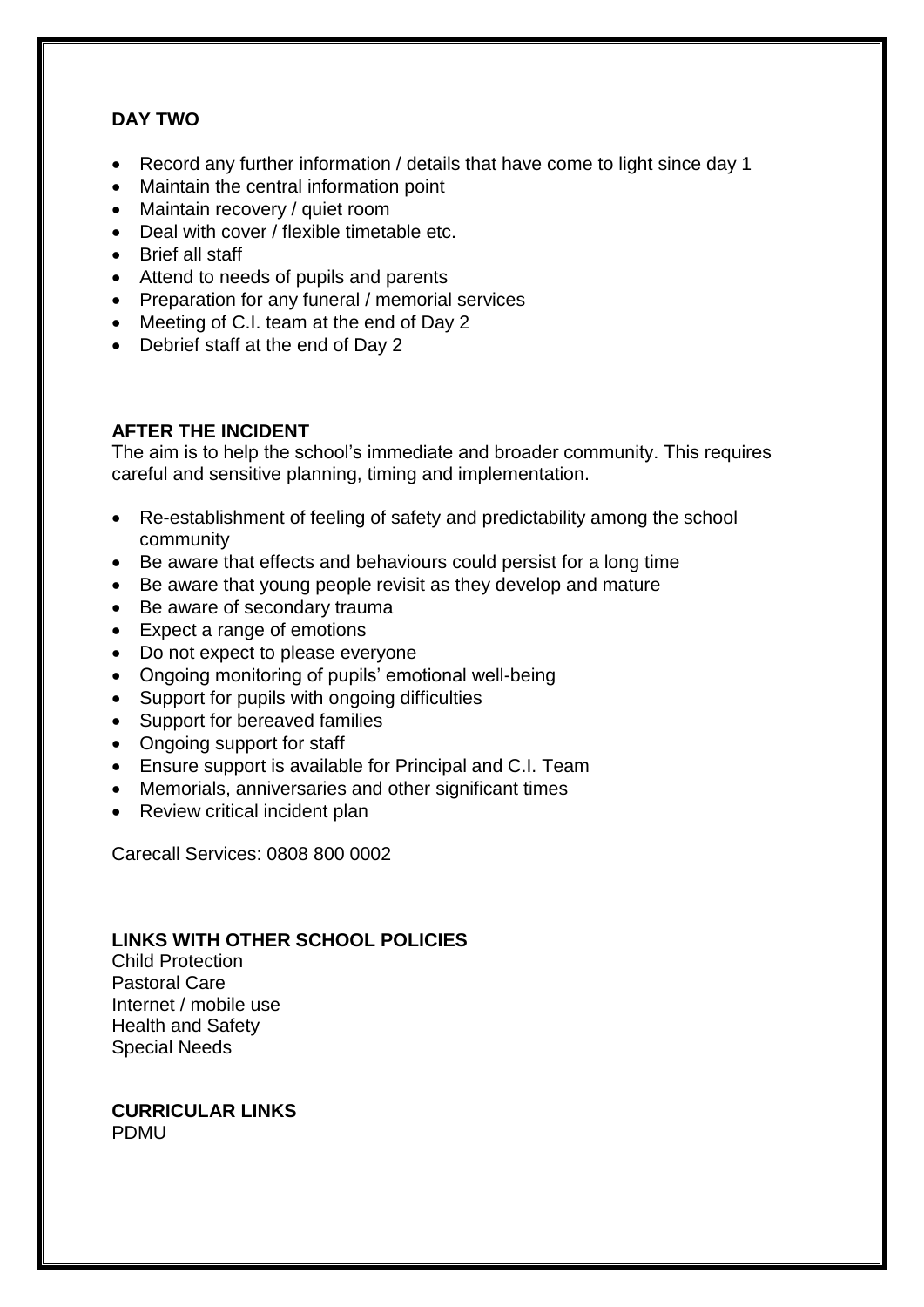# **MONITORING AND REVIEW OF STRATEGY**

| This strategy will be reviewed regularly and after any incident has occurred. |  |  |  |
|-------------------------------------------------------------------------------|--|--|--|
|-------------------------------------------------------------------------------|--|--|--|

Principal

Signed: S. Weir Date: March 2020

Signed: *S.A. McJerran* Date: March 2020 Chair of Board of Governors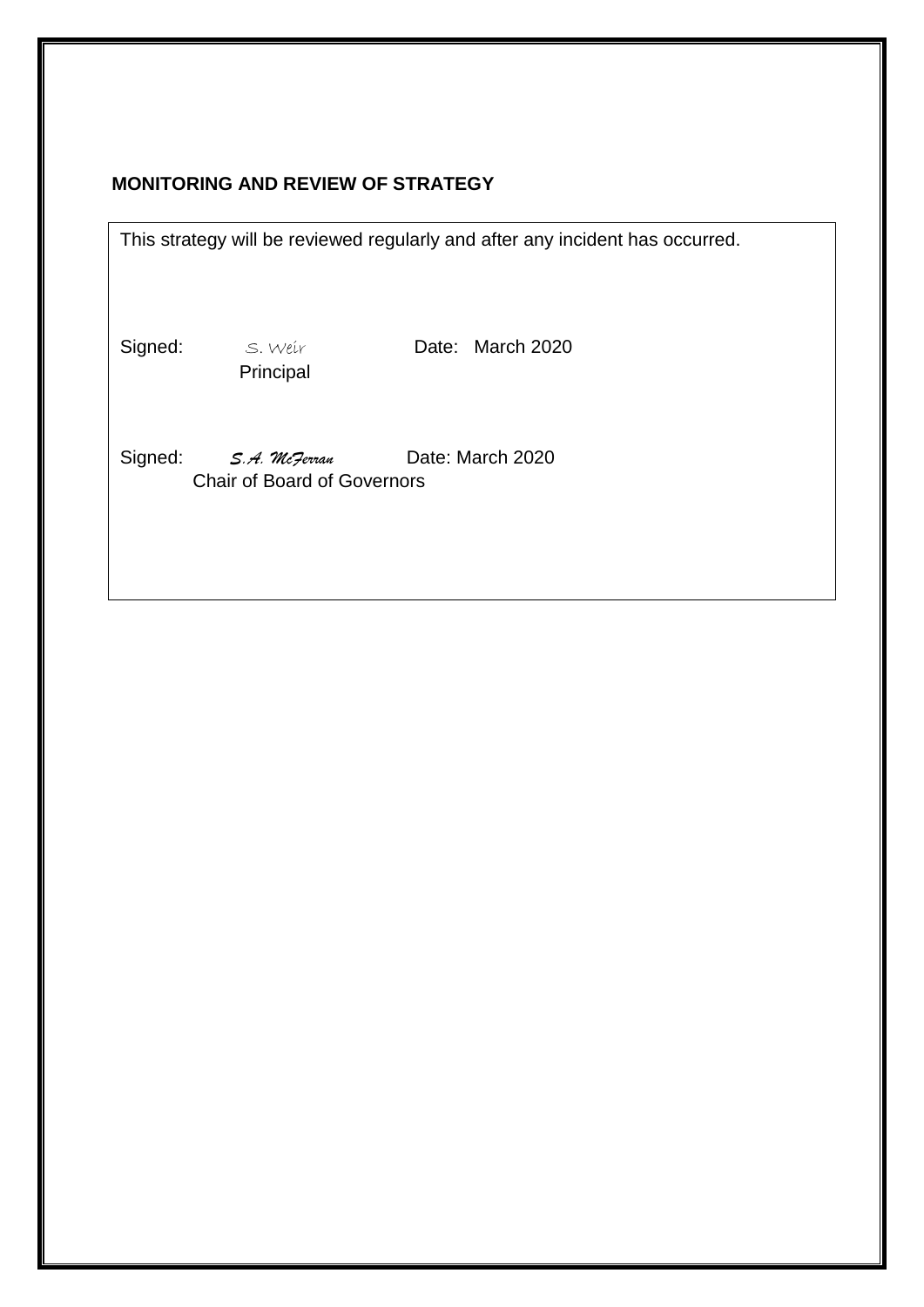#### HANDOUT<sub>2</sub>

#### **BREAKING THE NEWS TO PUPILS – A SUMMARY GUIDE FOR STAFF**

- 1. Relay the information agreed at the staff briefing. Aim to deliver the information to all pupils at approximately the same time. Be mindful of pupils absent from school and vulnerable pupils.
- 2. Remember: a family's right to privacy: appropriate language and factual information only; information derived calmly and sensitively; small group setting; give clear, concise, bite size explanations.
- 3. Be patient you may have to repeat the information many times. Be honest, specific and straightforward – it is acceptable to say you do not have all the answers. Be available for the pupil. Monitor initial reactions.
- 4. Allow time for pupils to discuss their feelings. Provide reassurance and information about school support available. Inform pupils regarding designated area should they be unable to remain in class. Monitor ongoing and developing reactions. Refer on if in doubt.
- 5. Share your own feelings, if appropriate; acknowledge the pupil's feelings; if necessary, use pictures and social stories to aid understanding. Communicate clearly that all staff care about those directly affected, model appropriate concern.
- 6. Be prepared that a pupil may come back and ask more questions. Maintain a calm, listening and supportive role.
- 7. If you can, be pro-active have information ready for possible questions. Assure pupils that they will be kept updated.
- 8. Issue and discuss any information sheets for pupils.

**NOTE:** BE SENSITIVE TO PARENTAL WISHES REGARDING INFORMATION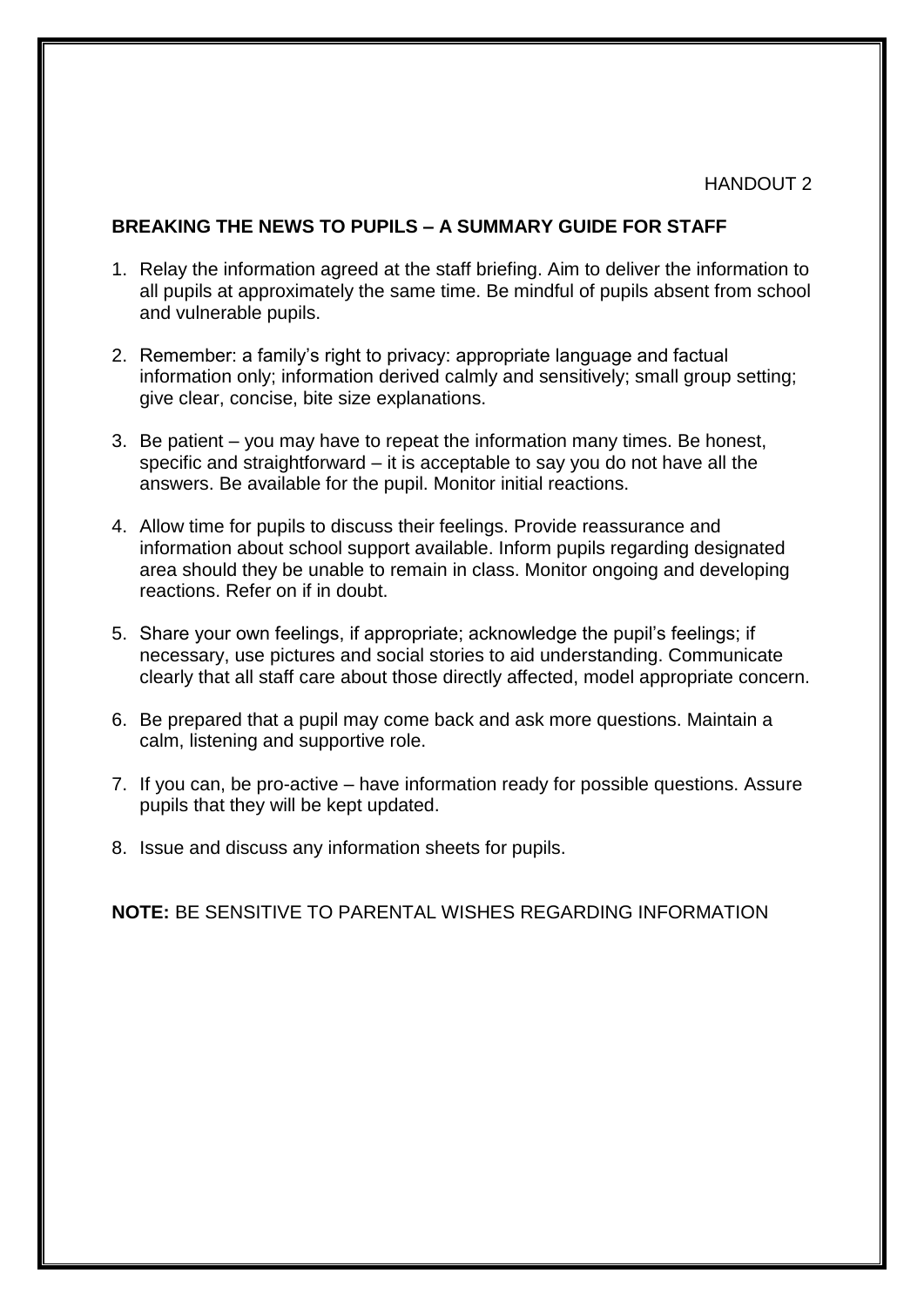#### **SAMPLE ANNOUNCEMENTS**

Announcements of a tragedy should be simple, straightforward and sincere. These examples provide a suggested structure and are not intended to be scripts to be adhered to rigidly. Staff who know those involved in a critical incident can add the personal touch that is so important at such a time.

After the actual announcement, pupils should be assured that they will have the opportunity to talk about the critical incident.

#### **Examples**

#### **After a known fatality…**

We are taking this time to think about \_\_\_\_\_\_\_\_\_\_\_\_, who died last night in a road traffic accident. \_\_\_\_\_\_\_\_\_\_\_\_\_\_\_\_\_\_\_\_\_\_\_\_ was travelling with her family to when the accident occurred. We do not know any further details about the accident at his time except that the rest of the family is safe. The funeral is being held at \_\_\_\_\_\_\_\_\_\_\_\_\_\_\_ on \_\_\_\_\_\_\_\_\_\_\_\_\_\_\_\_\_. A funeral is a special time to remember a person who has died. The school will let your families know about the funeral arrangements in a letter which will be sent home tomorrow.

Let's take a moment of silence to think of \_\_\_\_\_\_\_\_\_\_\_\_\_\_\_\_\_\_, to remember all the fond things about her and to say goodbye. In our silence we will express our loving thoughts.

#### **After a suspected suicide…**

Sadly, a tragedy has happened in our school community. The has died suddenly. We want to respect the family's need for privacy at this time but you will be given information about funeral arrangements as soon as possible.

This kind of tragic news is hard to accept. You may experience many feelings within the next few days. Everyone deals with loss differently and it is important to respect the way others grieve. We want to listen to your feelings and concerns so support staff are available in **EXEC 10** Feel free to arrange to go there and talk to someone.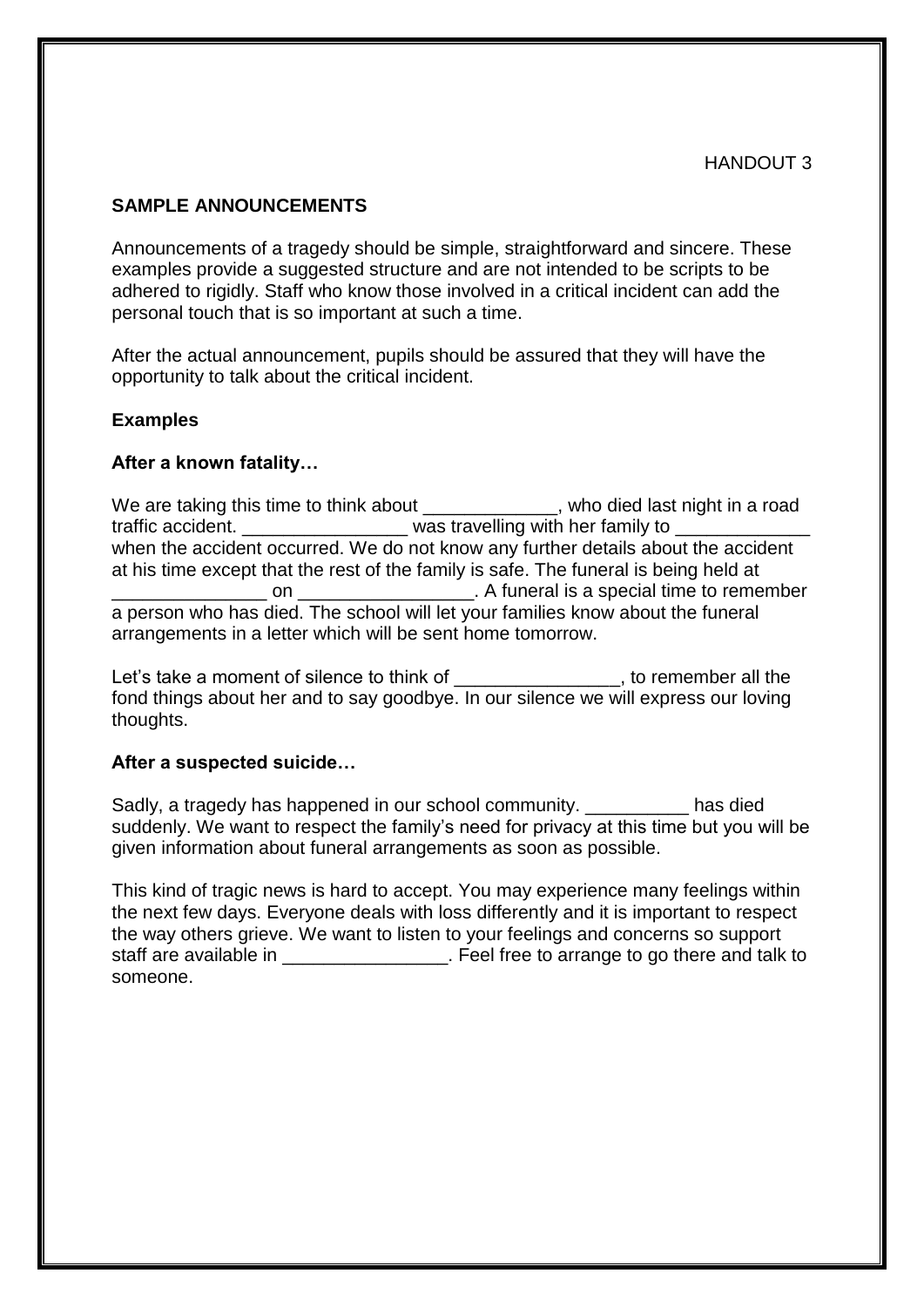#### HANDOUT 4

#### **PRESS STATEMENTS AND MEDIA INTERVIEWS**

#### **Press Statements**

Schools are under no obligation to speak to the press.

Schools may wish to work with EA (SOUTH EASTERN) to prepare a press statement. These should explain that the whole school has been deeply shocked and that all available resources and support services have been gathered. Outline what steps are being taken to provide support for pupils and staff in an effort to get things back to normal as soon as possible.

Statements should include:

- 1. Facts about the incident. What has been done and what is planned.
- 2. Information regarding the implementation of the school's critical incident management plan and the fact that the situation is under control.
- 3. Affirmation of the principles of the critical incident management in order to:
	- Reduce and prevent further stress
	- Stabilise the situation
	- Normalise and promote the functioning of the school, its staff and pupils
	- Ensure everyone receives the help they need.

#### **Media Interviews**

It is not the school's role to discuss critical incidents with the media. The school identifies the EA (SOUTH EASTERN) as the media spokesperson.

#### **SAMPLE PRESS RELEASES**

#### **School grieves sudden death of a pupil**

As reported by the PSNI, \_\_\_\_\_\_\_\_\_\_\_\_\_\_\_\_\_\_\_\_\_\_(use caution if naming a pupil), a pupil at our school died tragically on  $\Box$  The circumstances of the death are not known at this time and an investigation is currently ongoing. This is a tragic loss to \_\_\_\_\_\_\_\_\_\_\_\_\_\_\_'s family and to our school community. To assist in supporting our staff and pupils through this time of grief, additional trained staff from the Education and Library Board's Critical Incident Response Team has been assigned to the school to provide support. A letter has been sent by the school to parents, informing them of this incident and providing information on the support services available through the school.

A special assembly to remember has been arranged for  $\Box$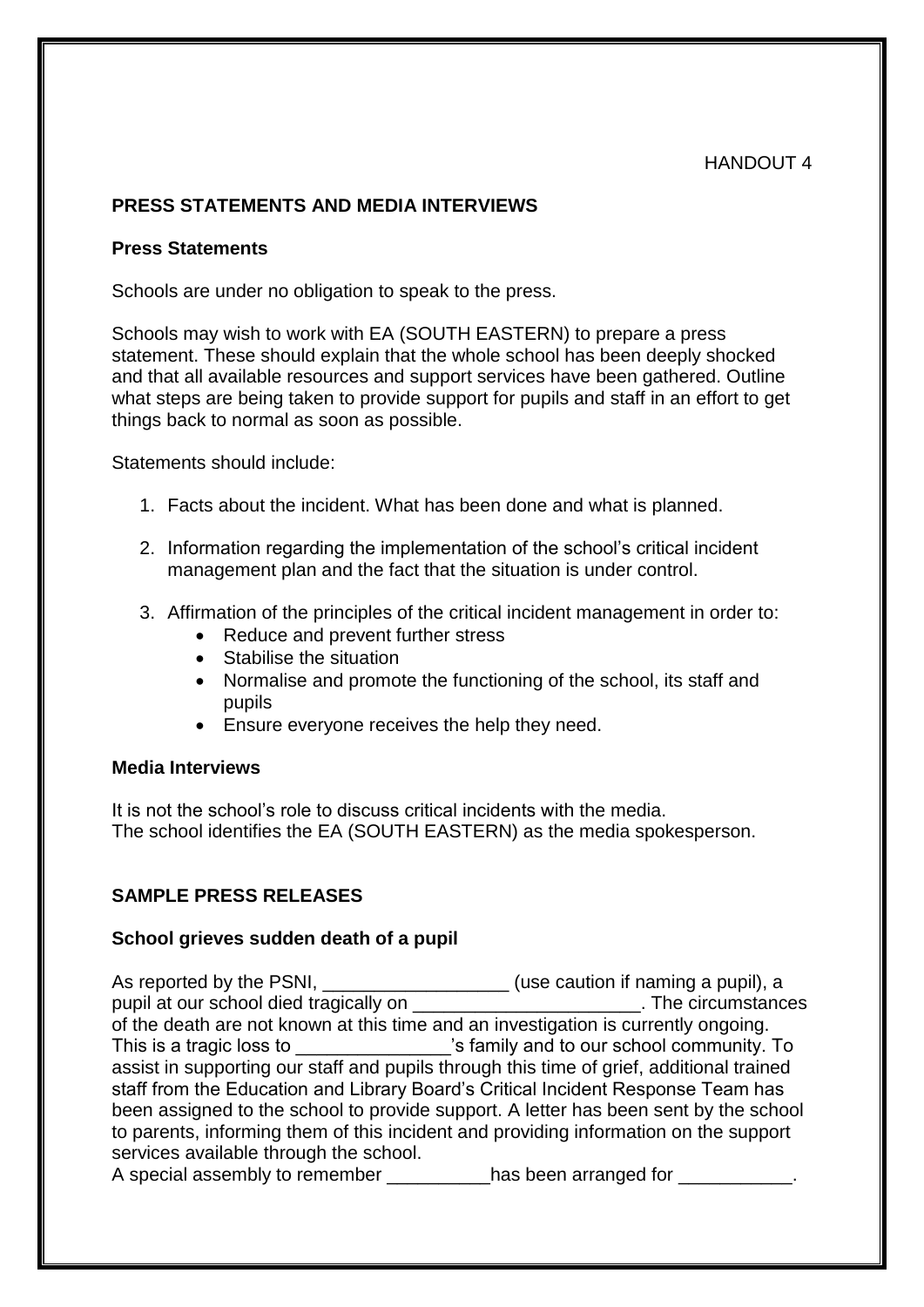#### **Historic school destroyed by fire**

\_\_\_\_\_\_\_\_\_\_\_\_\_ School was destroyed by fire in the early hours of Saturday morning. Fire and rescue services and the PSNI responded to a 999 call reporting the blaze at 3am on Sunday. There were no injuries reported. The cause of the fire is under investigation. Damage is estimated at  $E$  million.

"It is a tragedy to have lost this school, not only for our students and their families, but for our community." Fundally posters on of the Board of Governors said. "Schools are much more than a place of learning. They are where our communities meet for special events, to vote and to play. school in particular, was a landmark in our community with historical building designation." The school was built in 1906 and has undergone substantial renovations over recent years.

Arrangements have been made to house the school's pupils at for the remainder of this school term, with the addition of temporary classrooms at . All parents were contacted by telephone on Sunday.

To assist in supporting our staff and pupils through this time of shock and loss, additional trained staff from the Education and Library Board's Critical Incident Response Team have been assigned to the school to provide support.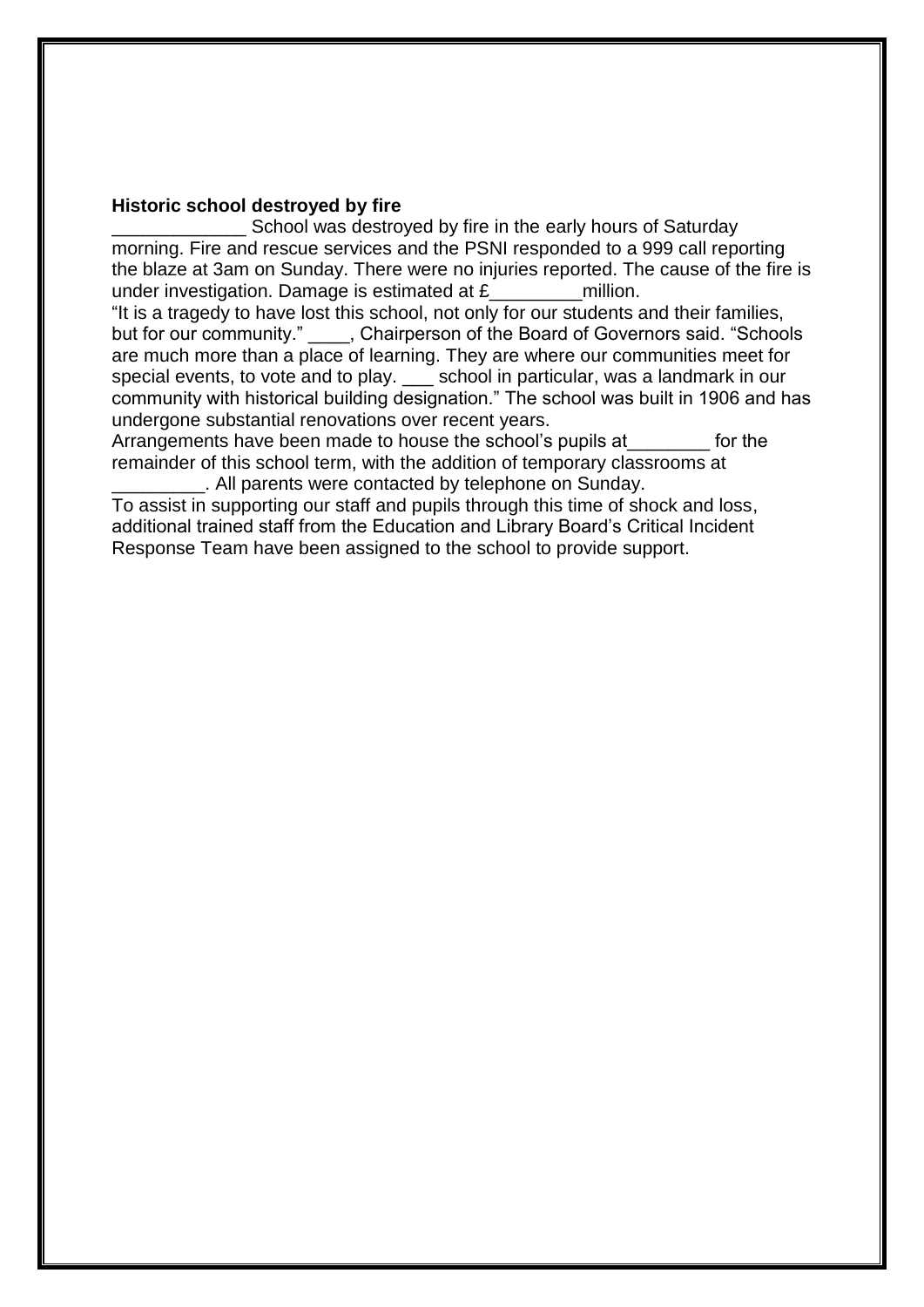#### **SUPPORTING PUPILS WHO MAY BE SUICIDAL**

If a member of staff becomes aware of child's distress he/she has 2 major responsibilities:

1. To respond with empathy and in a non-judgemental way to the child in need;

2. To follow the usual safeguarding procedures to make appropriate referrals to ensure the child's safety, because self-harm and expressions of suicidal thoughts are safeguarding issues.

#### **Responding to a distressed young person**

• Listen. It can be very difficult for a young person to disclose distress so it is essential that they are given time and attention. Privacy is also important.

 **Take it seriously.** Disclosures of distress should never be minimised. The young person should be taken seriously but the adult should not express alarm. The young person needs to feel safe and have confidence in adults.

 **Accept the possibility of suicidal thoughts**. These feelings are real and should not be dismissed.

 **Don't promise confidentiality.** Ensure that the young person knows that the information will be handled sensitively but that it must be shared with others to safeguard them.

 **Show a caring attitude.** It is acceptable to express care for the young person and a commitment to their well-being.

• Be open. If a suicidal intent is suspected, it is appropriate to ask the young person whether they are thinking of harming themselves and have any plans.

 **Supervise closely.** Keep the pupil with you until you can deliver them to the care of the Designated Teacher for Child Protection. Sometimes it is more helpful for the teacher whom the pupil expressed their distress to be the one who stays with him or her while the designated teacher makes safeguarding arrangements.

#### **Making suitable safeguarding provision.**

The designated teacher for Child Protection should ensure that pupil is safeguarded by doing the following:

**Continue to supervise closely.** The pupil should not be left unsupervised at this stage

 **Contact parents.** Parents should be advised of the content of the disclosure, the school's concern and asked to take the child or young person to the doctor for an 'emergency mental state assessment' and potential referral to a Child and Adolescent Mental Health Services.

• Safely hand over the young person into the care of parents. Parents should be advised to supervise very closely.

 **If the above is not possible. ...** If the school cannot safely deliver the child into the care of parents, or have concerns that appropriate support will not be sought, it is possible for school staff to bring a child directly to A&E acting *in loco parentis*

 **Follow-up.** The designated teacher should remain in sensitive contact with parents and plan to support the young person upon return to school. In planning to support the young person the school may wish to seek medical / psychiatric advice in this regard.

#### *It is important that teachers who are involved in this type of pupil care are fully supported within their own line management structure within the school.*

#### **Available support:**

- Independent counselling Service for Schools
- Lifeline

This is a regional telephone counselling service available to all ages, offering immediate help over the phone 24/7. Lifeline also provides follow-on counselling services to young people.

#### *LIFELINE – 0808 808 8000*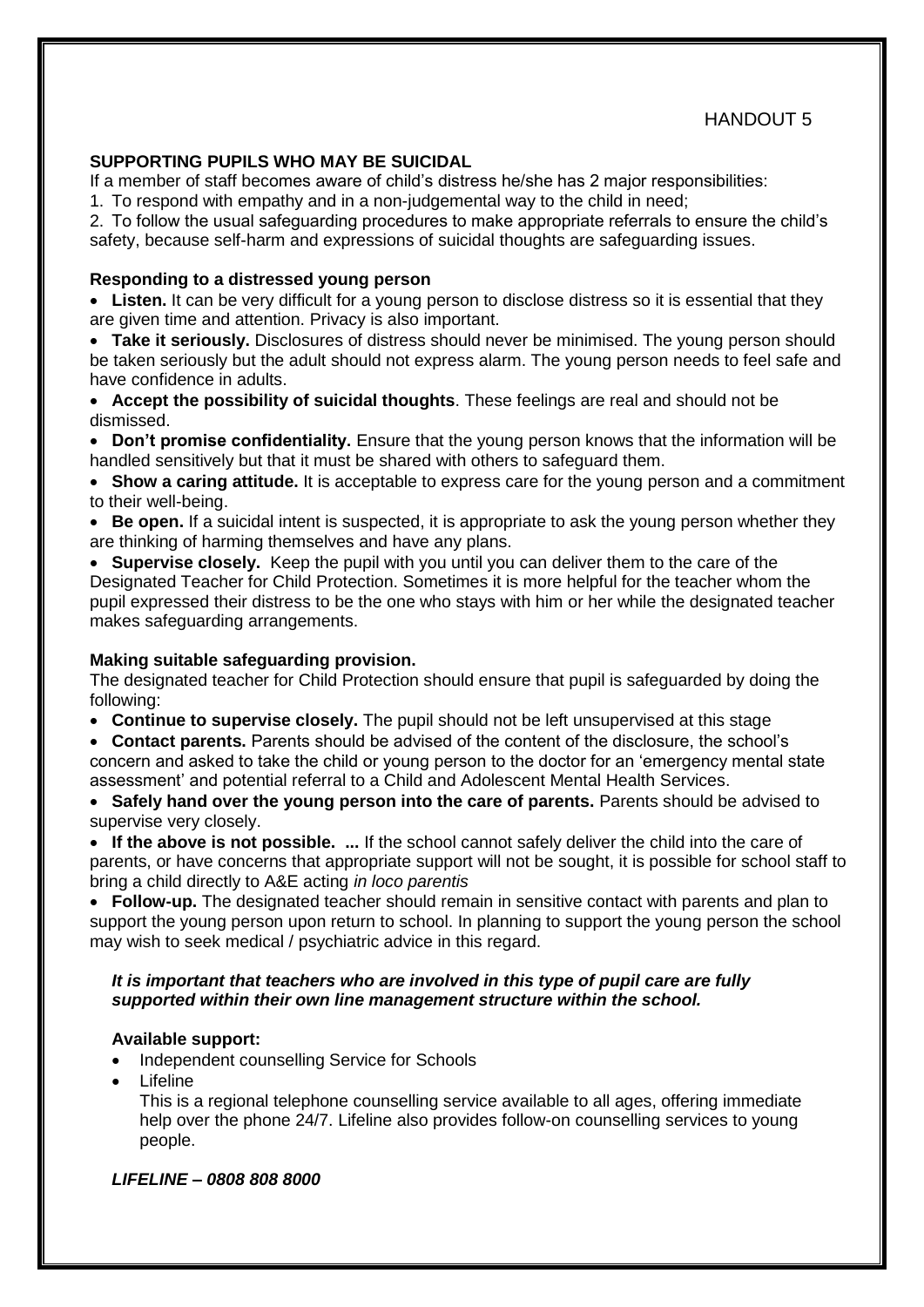#### **RESPONDING TO PUPIL QUESTIONS FOLLOWING A SUDDEN DEATH**

It can be very difficult to respond to questions from children following a sudden death especially when the member of staff is also shocked and bereaved.

It is sometimes useful to agree a 'script' for all staff members to use when responding. The advantages of this are:

- The staff have a form of words to use so are not caught unawares
- The children get to hear a reassuring message over and over again. They need this because when they are bereaved they can't process information they receive.

It is best to agree a 'script' with staff who know the children well, some suggestions are included below.

#### **Questions:**

#### **1. Why did they die?**

There are some things we understand and some things we don't. We don't know why they died. The doctor has told us the reason was

#### **2. Will I / others die?**

Usually people die when they have lived their life and grow old and then become sick. It is very unusual for young people to die. You are very healthy and will probably live for a very long time.

#### **3. What happens when you die?**

Sometimes children become very interested in physical details. Keep the reply very simple and factual. Repeat it as often as necessary and don't be drawn into giving further details.

#### **4. Questions about adults dying.**

Some questions reveal that children feel insecure about whether the adults in their lives will be around to look after them. Reassure them that even though nobody knows the future, they can be sure there will always be reliable adults to look after them.

NB. Be careful never to use euphemisms for death. Keep it simple, factual and clear. Younger children find it difficult to understand the permanence of death. Euphemisms will only make it worse.